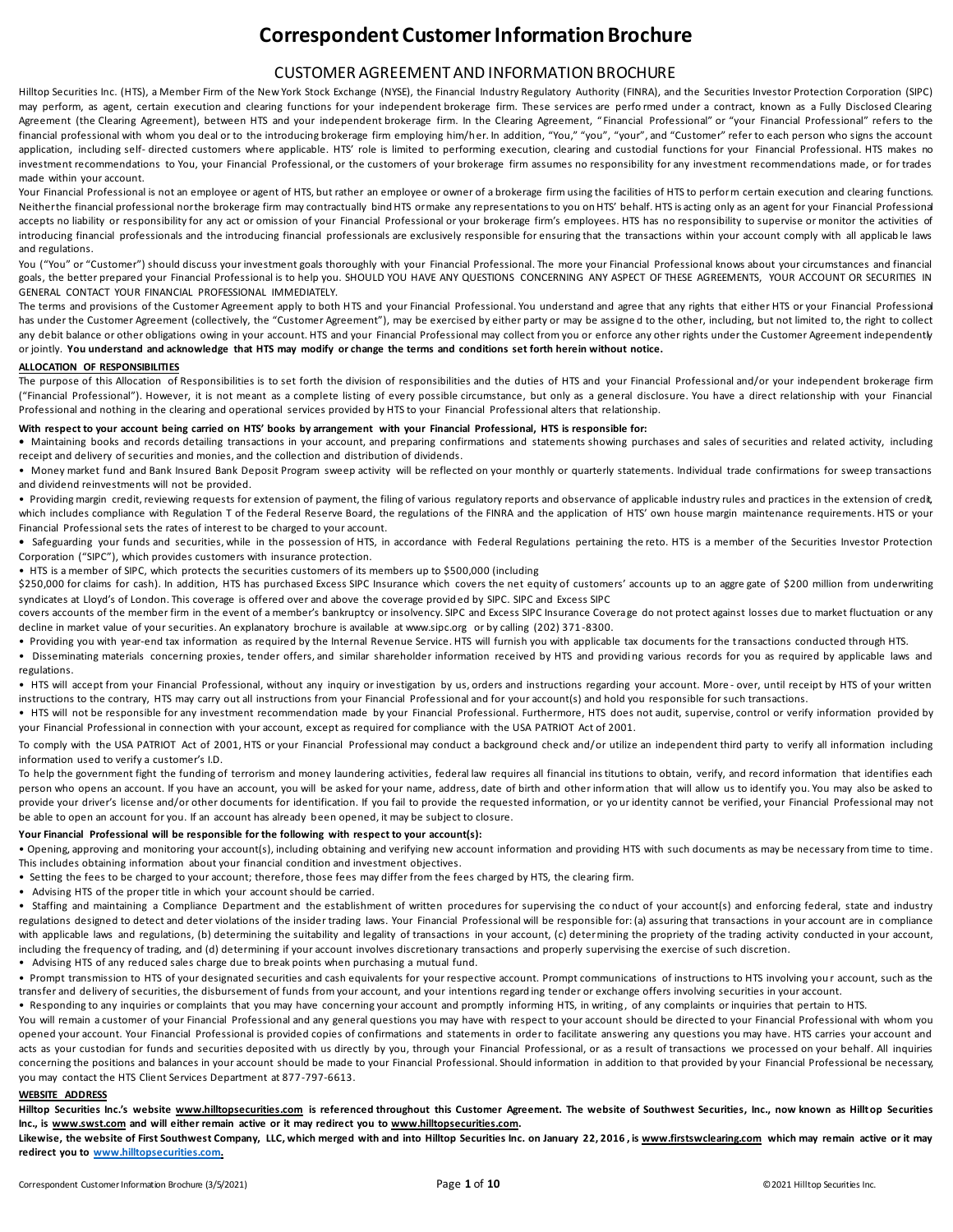#### **TAX and LEGAL ADVICE**

**HTS cannot offer or issue tax or legal advice to you or your Financial Professional. Where specific tax or legal advice is necessary or prudent, HTS recommends that you consult with your own tax or legal counsel.**

# **CASH ACCOUNT AGREEMENT**

In consideration for HTS opening and maintaining one or more cash accounts, you agree to be bound by the terms and conditions of the Customer Agreement, which may be amended at HTS' discretion, as follows:

- **1. Applicable Rules and Regulations.** All transactions made for you are subject to the constitution, rules, regulations, customs, usages, rulings and interpretations of the exchange or market, and its clearing house, if any, where the transactions are executed, as well as the mandates of the NYSE, FINRA, the United States Securities and Exchange Commission (SEC), and the Federal Reserve Board. The transactions shall also be subject to all applicable federal and state laws, rules and regulations, and will be construed in accordance with the laws of the State of Texas. It is important that you understand that your property may be transferred to the applicable State if no activity occurs in your acc ount within the time period specified by State law.
- 2. Capacity to Contract, Customer Affiliation. You represent being of legal age, and not an employee of any exchange, member firm of an exchange or FINRA, bank, insurance company, or trust company, and that HTS will be promptly notified upon such association. You also represent that no one has an interest in this account or your other accounts with HTS, other than those signing the appropriate account documents.
- **3. Binding Upon Customer's Estate**. You hereby agree that the Customer Agreement will be binding upon Customer's heirs, executors, administrators, personal repre sentatives and assigns, and that any successor will be notified of the Customer Agreement's provisions.
- 4. Important Information About Procedures for Opening a New Account. To help the government fight the funding of terrorism and money laundering activities, federal law requires all financial institutions to obtain, verify, and record information that identifies each person who opens an account.
- **5. Agreement Contains Entire Understanding/Assignment**. The Customer may not assign the rights and obligations in the Customer Agreement without first obtaining the prior written consent of a duly authorized officer of HTS.
- 6. Severability. If any provision of the Customer Agreement is held to be unenforceable by any law, rule, administrative order or judicial decision, that determination shall not affect the validity of the remaining provisions.
- **7. Waiver and Modification.** Except as specifically permitted in the Customer Agreement, no provision may be waived or amended unless it is agreed to in writing and signed by a duly authorized officer of HTS. You further understand that the failure to exercise any right or obligation granted by the Cu stomer Agreement will not be considered as a waiver of that right or obligation.
- **8. Opening an Account** Before an account can be opened, you must furnish your Financial Professional with certain information, including your name, address, Social Security number or tax identification number, citizenship, age, occupation, bank or other brokerage reference, as well your financial situation (net worth, income, investment experience, investment objective). Your Financial Professional has the responsibility for opening, approving and monitoring your account. Your Financial Professional must obtain and is responsible for new account documentation, knowledge of customer and customer investment objectives, new account approval or rejection, determining the commission c harged, review of orders and accounts, supervision of orders and accounts, furnishing of investment advice, handling and supervision of discretionary accounts, and the handling of accounts for employees or officers of member organizations, selfregulatory organizations and other financial institutions. Each account opened is subject to HTS' acceptance and HTS reserves the right to close or restrict an account or reject a transaction at anytime. HTS and your Financial Professional reserve the right to conduct background checks on account holders at any time, including obtaining credit reports. If requested, you will sign a separate release authorizing the release of credit information.
- **9. Backup Withholding.** Federal law requires, for U.S. persons, a specified percentage of reportable interest, dividends, and proceeds from the sale of securities be withheld, unless you furnish a correct taxpayer identification number. To avoid this "backup withholding" complete and return the New Account Application, which includes the substitute W-9 Form, certifying that the taxpayer number you are furnishing is correct and that you are not subject to backup withholding. For most individuals, your taxpayer identification number and Social Security number are the same. Foreign persons claiming foreign status must complete the IRS W-8BEN Form (for joint foreign accounts, each owner submits a W-8BEN).
- **10. FATCA Withholding.** Due to the enactment of the Foreign Account Tax Compliance Act (FATCA), if HTS cannot reliably associate a payment with valid documentation from the foreign person(s), HTS must presume the account is domestic, backup withhold and produce a 1099 tax statement for the period of time the foreign account is not properly documented. Foreign Financial Institutions (FFIs) and Non-Financial Foreign Entities (NFFEs) must submit a valid IRS Form W-8BEN-E. If HTS does not receive valid documentation, FFIs and NFFEs are subject to 30% FATCA withholding. In addition, if the account is classified as a United States Financial Institution (USFI) and HTS does not receive a valid IRS Form W-9, HTS is required to treat the USFI as foreign, subject to 30% FATCA withholding and produce a 1042-S tax statement for the period of time the USFI is not properly documented.
- **11. Cash Account**. Your brokerage cash account does not provide for the extension of credit (margin), and you must pay in full for any security that you purchase. Regulation T of the Federal Reserve Board and certain Exchange rules require settlement of the purchase or sale of securities on the settlement date, which is usually two (2) business days following the transaction. When you buy a security, prompt payment by personal check, wire transfer, cashier's check or money order payable in U.S. fund s to the order of HTS must be received into your account. Your Financial Professional can tell you the amount due shortly after any purchase. HTS will prepare and send a confirmation to you as soon as possible after execution of your order. You should not wait for the arrival of the confirmation before paying, since funds must be received by the settlement date. Federal Regulation T requires HTS to liquidate securities for which prompt
- payment is not received. In that event, you will be responsible for any resulting loss, will not be entitled to any gain, and your account will be restricted for 90 days. When you sell your stock it is essential that you deliver the certificate promptly to your account at HTS. The proceeds of a sale cannot be paid to you until HTS' receipt of your stock certificate in good, deliverable form by the settlement date. If HTS does not receive the securities that you sold within a reasonable amount of time after settlement date, your Financial Professional is required to purchase the securities in the open market. Again, you will be responsible for any resulting loss, will not receive any gain, and your account will be restricted for 90 days.
- The proceeds of a sale will be either retained in your account or, if you so request, the funds will be mailed to you. You may also request that sale proceeds, dividends and interest be automatically deposited to your bank account by electronic funds transfer. In general, it is HTS' policy that funds cannot be withdrawn against a deposited check within ten (10) business days of the date of deposit.
- 12. Interest on Cash Balances All balances in the Cash and Margin account types will be net together. If the netting results in a settled debit, debit inte rest will be charged. If the netting results in a settled credit, credit interest will be paid. Interest will be paid on those net credit balances that accrue \$1.00 or greater of interest during the month. . Please refer to Section 40 "Securities Industry Protection Corporation (SIPC) and Excess SIPC Coverage" for a discussion of your account protection. Please consult your Financial Professional for additional information.
- 13. Compensation to HTS. HTS may receive compensation for establishing relationships through which investment products are made available. This compen sation may include non-cash items such as reciprocal arrangements, discounts, rebates or reductions or credits against fees that wo uld otherwise be payable in full by your Financial Professional or HTS.
- 14. Sweep Program. Sweep Program is a service provided by HTS to its customers offering you the option of automatically transferring excess cash balances in your securities account to either an account at a bank whose deposits are insured by the FDIC or a money market mutual fund product. A sweep of your excess cash balance allows you to earn interest on the funds while retaining the flexibility to quickly access that cash to purchase securities or withdraw it. To participate in the HTS sweep program, you must select a sweep option upon account opening. HTS may change the products available under the sweep program. For existing accounts, please notify your Financial Professional if you wish to sweep cash balances to the Bank Insured Deposit, Dreyfus General Money Market Fund, or other selection. If you decline participation in the sweep program, fail to make a sweep program election, or if your account is ineligible to sweep, excess cash balances must be retained in an interest- bearing SIPC insured credit investment pending (CIP) account held at HTS.

Unlike cash accounts, individual retirement accounts and qualified retirement plan accounts may not retain excess cash balances in CIP. Therefore, these specific types of accounts must affirmatively select either the money market fund option or Bank Insured Deposit option.

 HTS must provide any customer participating in its sweep program at least thirty (30) days written notice of (1 ) changes to the terms and conditions of the sweep program and any products currently available through the sweep program, (2) any changes, additions or deletions of products available through the swee p program, and (3) changing customer's investment through the sweep program from one product to another.

The Bank Insured Deposit is a program which involves a series of FDIC-insured bank accounts maintained at various participant banks, including PlainsCapital Bank, an affiliate of HTS. A list of participant banks is available on our website at www.hilltopsecurities.com. Additions and changes to this list will also be posted on this website. Please consult your Financial Professional, as certain types of accounts may not be eligible to invest in the Bank Insured Deposit. If your account is ineligible, excess cash balances will be retained in an alternate fund or CIP. It is important that you understand the unique nature, insurance coverage and risk associated with each type of account. SIPC coverage does not protect cash balances created and maintained solely for the purpose of earning interest, so funds in money market or CIP accounts must be intended for future reinvestment.

 HTS may temporarily suspend or discontinue the sweep arrangement, or change the timing or frequency of the sweep, anytime without advance notice to you. If HTS fails to sweep your uninvested funds in the manner described in the Customer Agreement, HTS' liability is limited to the actual amount of the div idends or interest you would have earned had the sweep been performed. HTS may automatically sweep funds from your sweep account to your brokerage account anytime without advance notice to you to pay for securities transactions and withdrawal requests, satisfy a debit balance, settle any other obligation you owe HTS, pay your margin loan, provide necessary collateral in your margin account, or for any other permissible purposes.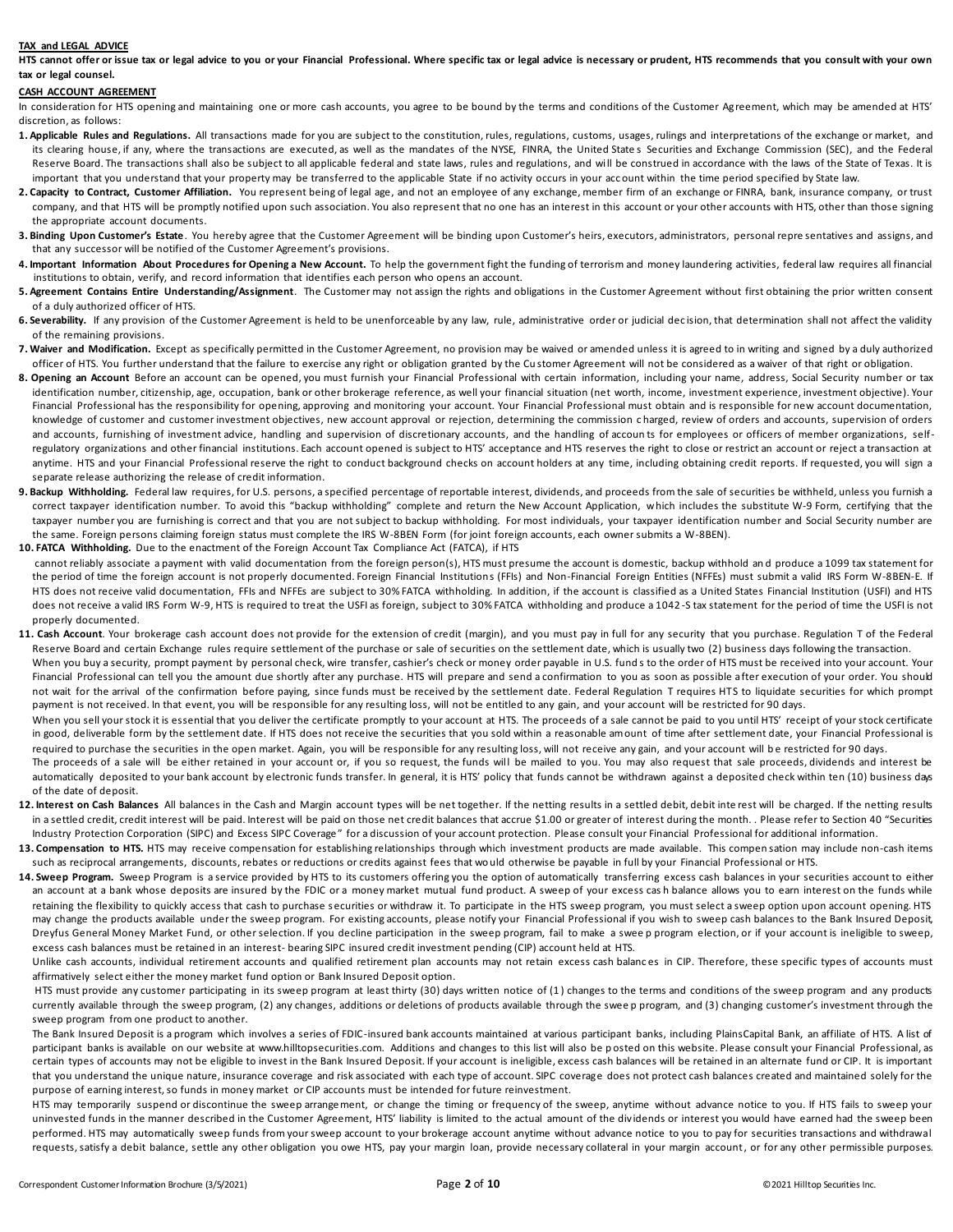Should you wish to access these funds or for information regarding the fund rates, contact your Financial Professional or visi[t www.hilltopsecurities.com.](http://www.hilltopsecurities.com/) With ongoing changes to the rates of return for the available sweep options, your personal financial circumstances and market conditions, you should always consider all of your investment options.

a. Bank Insured Deposit. . HTS anticipates receiving fees, including fees for administrative services, and other financial benefits for providing sweep funds to our sweep program administrator and participant banks, including our affiliate PlainsCapital Bank. HTS anticipates the participant banks will receive a financial be nefit from the use of sweep funds, such as net interest income. A portion of fees received may be paid to your Financial Professional. The FDIC insures bank deposit accounts such as checking, interest bearing checking and savings accounts, money market deposit accounts, and certificates of deposit (CDs) if an insured bank or savings association fails. Your bank deposits are generally insured up to \$250,000 per account holder, while your IRA and other qualifying self-directed retirement funds on deposit are separately insured up to \$250,000. The FDIC does not insure the money you invest in stocks, bonds, mutual funds, life insurance policies, annuities, or municipal securities, even if you purchased those products from an insured bank. Other accounts you main tain at a participant bank may affect your FDIC insurance coverage. If your funds on deposit exceed the applicable FDIC insurance limit of \$250,000 per account holder (\$250,000 for qualifying retirement accounts), the FDIC will not insure your funds in excess of the limit. If you have a deposit with one of the participant banks that is separate from a balance in the Bank Insured Deposit, please notify your Financial Professional if the combined deposits are in excess of \$250,000. Account balances in excess of the combined coverage limits of the participan t banks will be retained by HTS either in a CIP account or to a money market fund, dependent on the type of account and your sweep program selection. For an up-to-date combined coverage limit based on the number of participant banks, please go to www.hilltopsecurities.com. Additional information regarding FDIC coverage is available at www.fdic.gov. Please consult your Financial Professional, as certain types of accounts may not be eligible to invest in the Bank Insured Deposit.

 Interest on funds in a bank insured deposit account is accrued daily, compounded monthly, and credited to your account monthly. Interest begins to accrue on the date of deposit in the Bank Insured Deposit up to, but not including, the date of withdrawal. The daily balance method is used to calculate the interest on these accounts. The daily rate is 1/365 (or 1/366 in a leap year) of the interest rate. Account rates are set in accordance with other Bank products and may be changed at any time. The rate of return paid on Bank Insured Deposit funds may vary from the rates of return available to account holders making deposits with the Bank directly, through other types of accounts at your brokerage, or with other depository institutions in comparable accounts. The bank insured deposit account may be more profitable to HTS and its affiliates, than other available sweep options. You should compare the terms, rates of return, required minimum amounts, charges and other features with other accounts and alternative investments.

- b. **Money Market Funds** Money market mutual funds, including the Dreyfus General Money Market Fund, which may also be available as a customer- selected sweep option, are registered with the SEC pursuant to the Investment Company Act of 1940, and are treated as securities. Please refer to Section 40 "Securities Industry Protection Corporation (SIPC) and Excess SIPC Coverage". HTS anticipates receiving fees or other financial benefits based on your sweep account balance. For money market funds, those benefits can include annual payments based on the amount you invest in the sweep account. A portion of fees received may be paid to your Financial Professional. Please note that shares in a money market fund are not FDIC-insured, not guaranteed by the federal government, and are not deposits or obligations of any bank or guaranteed by any bank. There can be no assurance that a money market fund will be able to maintain a stable net asset value of \$1 per share. Tax-exempt money market funds may be subject to the alternative minimum tax. See the money market fund prospectus for more comple te information, including terms, management fees, prevailing rates, and expenses. You can obtain a prospectus by contacting your Financial Professional. You should consider the fund's investment objectives, risks, and expenses carefully before investing.
- 15. Joint Accounts Joint account customers agree, that the signatories, jointly and severally, have the authority on behalf of the account to do all acts and have all rights, responsibilities and obligations that an individual account holder may have. Joint account customers, jointly and severally, agree that each joint account customer will have authority on behalf of the account to buy, sell and otherwise deal in securities; to receive on behalf of the joint account demands, notices, confirmations, reports, statements of account, and communications of every kind; and to deal with the financial professional on behalf of the joint account as fully and completely as if the Customer alone were interested in the account. This may all be done without notice to others interested in the account. Your Financial Professional is authorized to follow the instructions of any of the account holders in every respect concerning the joint account. In the event of deliveries of securities or payments to any of the joint account parties, your Financial Professional will be under no duty or obligation to inquire into those deliveries or payments. Joint authority will remain in force until your Financial Professional receives written notice of revocation. Your Financial Professional, however, is authorized, at the account holders' discretion, to require joint account action by the joint tenants with respect to any matter concerning the joint account. If the Joint Tenants with Right of Survivorship box has been marked, on the death of any account holder, the deceased party's ownership of the account passes to the surviving account holders.

The liability with respect to said account shall be joint and several. All property shall be subject to a lien in the financial professional's favor for the discharge of the obligations owed the financial professional. It is understood that the lien be in addition to and not in substitution of the rights and remedies the financial professional would otherwise have.

It is further agreed that the estate of any of the account holders who have died will be liable, and each survivor will continue to be liable, jointly and severally, to the financial professional for any net debit balance resulting from transactions initiated prior to the receipt by the financial professional of the written notice of the death, incurred in the liquidation of the account, or the adjustment of the interests of the respective parties.

- **16. Custodial Accounts.** It is agreed that all accounts opened under the Uniform Gift to Minors Act (UGMA), the Uniform Transfers to Minors Act (UTMA), or similar state statutes will be properly created and that all property so transferred will be done in compliance with such applicable statutes. There will be good faith reliance upon the instructions given, representations made and actions taken by a transferor or custodian. Further, the custodian represents and warrants that the assets in the account bel ong to the minor and that all such assets, whether or not transferred out of the UGMA or UTMA account, will only be used for the benefit of the minor.
- 17. Employee Stock Option Plans. With HTS' and your Financial Professional's consent, you may exercise employee stock options or execute other employee stock plans through them. In such instances, by your signing the New Account Application, you represent to the issuer of such securities that HTS may make payments from your account for the cost of the securities. You understand that once those instructions have been accepted by HTS, they are not revocable or amendable by you, and that you agree to hold HTS and your Financial Professional free and harmless from any liability, cost or expenses associated with the market fluctuation of the stock price of the subject security. You understand that prior to acceptance of your instructions, HTS must verify that the issuer will promptly deliver a readily marketable security in negotiable form, and that you must designate the account into which the securities are to be deposited.
- 18. New Issues In connection with certain public offerings of securities, after a registration statement has been filed, you may be permitted to enter a conditional offer expressing your offer to purchase securities "when and if issued." You understand that a conditional offer is an offer to purchase public offering securities which (i) cannot be accepted until such time (the "Time of Effectiveness") as the public offering securities have been effectively registered, but (ii) may be accepted, in whole or in part, immediately upon such Time of Effectiveness without any further action or consent on your part. You will be entitled to cancel any conditional offer at any time prior to the time that the Time of Effectiveness has occurred and your offer accepted. Each conditional offer or subscription will be authorized by you and accepted with the understanding that an actual purchase is inten ded and that it is your obligation to pay for the purchase upon our demand. HTS and your Financial Professional's processing of any conditional offer or subscription will be subject to certain rules and regulations, which are subject to change at any time without notice. You understand that entering a conditional offer or a subscription in no way entitles you to purchase an y securities, and that HTS and your Financial Professional reserves discretion to reject any offer for any reason, to allocate securities on any basis, or to change methods for allocating securities at any time and without notice. You also understand that HTS and your Financial Professional may require that your account contain available funds equal to or greater than the purchase price reflected by your offer. An y offer inadvertently accepted without sufficient funds in your account will be subject, at HTS' discretion, to cancellation or liquidation. You are responsible for your offers, including any purchases which exceed available funds. If funds are not available in the account and an offer is accepted, your payment must be immediately submitted to HTS. If payment is not received, or as market conditions warrant, at HTS' discretion, your account may be liquidated without prior notice. In the event your account is liquidated, you will be liable for resulting losses and all associated costs incurred by HTS.
- 19. Callable Securities. HTS, in accordance with FINRA Rule 4340 (Callable Securities), has a lottery process in place which will allocate among its customers, on a fair and impartial basis, the securities to be redeemed or selected as called in the event of a partial redemption or call. You may access the firm's allocation procedures on the firm's website at www.hilltopsecurities.com. HTS will provide hard copies of the allocation procedures upon request.
- **20. Restricted Securities.** You agree to advise HTS and your Financial Professional as to the status of any securities that fall under Rule 144,145, 148, and 701 of the Securities Act of 1933, as amended, and to timely deliver the appropriate paperwork to ensure clear legal transfer and good delivery of such securities.

21. Foreign Income Tax Withholding. When dividends and interest are paid on foreign securities, foreign tax is generally withheld from the payment by the paying agent at a tax rate known as the statutory, or maximum, rate and paid to the foreign taxing authority. In many cases investors are resident for tax purposes in countries that have tax treaties with the security's coun try of issuance. For specific types of investors, these treaties often allow for a favorable rate of withholding, less than the statutory rate.

 If you invest in foreign securities and are eligible for a favorable rate of withholding on dividends and interest, a residen cy certification is usually required. Most countries require IRS Form 6166 for US residents. To request a Form 6166, a taxpayer or an authorized representative must submit Form 8802 to the IRS. If your account is eligible for the favo rable tax rate, and HTS secures the distribution at the favorable rate at source, the payment will be paid to your account less fee s assessed by the depository.

22. Customer's Responsibility Regarding Certain Securities. Certain securities may grant the customer valuable rights that may expire unless you take action. These securities include, but are not limited to, warrants, stock purchase rights, convertible securities, bonds and securities subject to a tender or exchange offer. You are responsible for kn owing the rights and terms of all securities in your account. HTS and your Financial Professional are not obligated to notify you of any upcoming expiration or redemption dates, or to take any other action on your behalf, without specific instructions from you, except as required by law and applicable rules of regulatory authorities.

 Similarly, you are responsible for knowing about reorganizations related to securities that you hold, including but not limited to stock splits and reverse stock splits. HTS and your Financial Professional are not obligated to notify you of any such reorganizations. If, due to a reorganization, you sell more shares of a security than you own, if you become uncovered on an options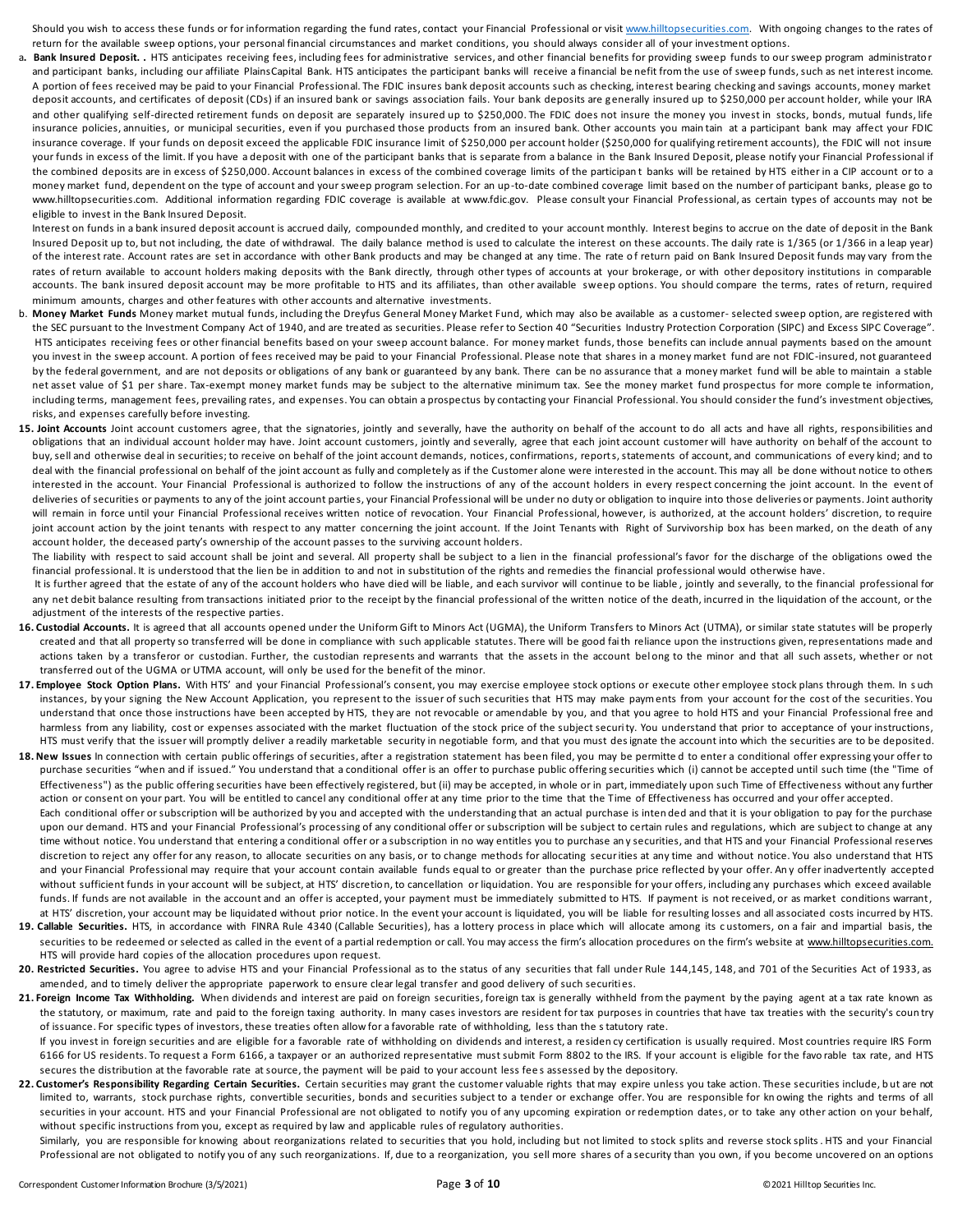position, or if you become otherwise exposed to risk requiring HTS or your Financial Professional to take market action in your account, HTS and your Financial Professional will not be responsible for any losses you incur. Overselling in a cash or margin account may be an impermissible short sale and may resu lt in your account being restricted.

- 23. Delivery of Securities. Without abrogating any of HTS' or your Financial Professional's rights under any other portion of the Customer Agreement, and subject to any indebtedness of the Customer to the financial professional, the Customer is entitled, upon appropriate demand, to receive physical delivery of fully paid, transferable securities in the Customer's account.
- If transferable physical securities are deposited in an account within ten (10) business days prior to a transfer, such share s will not be released by HTS until the ten-day period has lapsed. In addition, transferable securities purchased and paid for by check will not be released for transfer until ten (10) business days subsequent to the deposit of the check.
- **24. Agency and Principal Transactions.** Many stocks and bonds are not traded on a securities exchange but in what is known as the over-the-counter market (OTC). When you buy or sell a security in this market, your Financial Professional may act as an agent or as a principal. The confirmation, which you receive, will designate the capacity in which your Financial Professional acted. When your Financial Professional acts as a principal, HTS is selling securities to you that it either owns or expects to buy shortly, or is buying securities from you for its own account. When your Financial Professional acts in an agency capacity for you in purchasing or selling securities in the OTC market, your Financial Professional is dealing on your behalf with another Financial Professional/Dealer, which could be HTS, or a customer of HTS. In such a case, the commission will be reflected on your confirmation. Orders that exceed specifie d criteria may undergo additional review by your Financial Professional and/or HTS.
- **25. Transactions and Settlements**. All customer orders for the purchase or sale of securities and other property will be executed with the understanding that an actual purchase or sale is intended and that it is the Customer's intention and obligation to deliver securities or the necessary funds by settlement date.

 If the Customer fails to deliver to the Financial Professional any securities and other property sold at the Customer's direction, the financial professional is authorized to borrow the securities and other property necessary to enable the financial professional to make delivery. The Customer agrees to be responsible for any cost or loss the financial professional may incur, or the cost of obtaining the securities and other property which the financial professional is unable to borrow. The financial professional is the Customer's agent to complete all such transactions and is authorized to make advances and expend monies as required.

Please be advised that certain orders, at HTS' or your Financial Professional's discretion, may be subject to manual review and entry, which may cause delays in the processing of your orders. You should be aware that with respect to any order, you would receive the price at which your order was actually executed in the marketplace, which may be different from the price at which the security or option is trading when your order is entered. HTS is not liable for any such price differences or delays in the processing of your orders. You also understand that security price quotes provided to you may only be valid for a limited quantity. Orders for large share or principal value amounts may execute in multiple lots and at different prices than previously quoted. HTS reserves the right at its sole discretion to refuse any order or to enact certain re quirements for the acceptance of any order without advance notice. You understand that HTS may not be held liable for acting upon false oral instructions or forged documents.

- 26. Stop on Quote Orders HTS accepts orders defined as Market, Limit, Stop and Stop Limit. In addition, we offer "stop on quote" and "stop limit on quote" order types. A stop on quote order to buy (or sell) becomes a market order to buy (or sell) when the NBBO ask (bid) is at or above (below) the stop price, and a st op limit on quote order to buy (or sell) becomes a limit order to buy (or sell) at the limit price when the NBBO ask (bid) is at or above (below) the stop price.
- 27. Execution of Orders/Erroneous Reports. Your Financial Professional can execute your orders to buy or sell securities, or forward them to HTS for execution. Stock and option exchanges have rules governing erroneous reports of executions. The price at which an order is executed will be binding, notwithstanding that an erroneous report may have been rendered or no report was received from the exchange. Also, a report will not be binding if an order was not actually executed but was reported in erro r.
- 28. Cancellation Requests; Late and Corrected Reports. When you place a request to cancel an order, the cancellation of that order is not guaranteed. Your order will only be canceled if your request is received in the marketplace and matched before your order is executed. During market hours, it is rarely possible to cancel your market order. Do not assume that any order has been executed or cancelled until you have received confirmation from HTS or your Financial Professional. Please be advised that HTS and your Financial Professional may, from time to time, receive late reports from exchanges and market makers reporting the status of transactions. Accordingly, you may be subject to late reports related to orders that were previously unreported to you or reported to you as being expired, cancelled, or executed. Further, any reporting or posting errors, including errors in execution prices, will be corrected to reflect what actually occurred in the marketplace.
- 29. Dividend Reinvestment Program (DRIP Program). With this feature, all dividends paid by eligible securities that you designate for reinvestment are automatically reinvested in additional shares of the same security. (For purposes of the Dividend Reinvestment Program, "dividends" means cash dividends and capital gain distributions, late ex-dividend payments, optional dividend distributions and special dividend payments, but not cash-in-lieu payments.) To be eligible for this program, a security must be held, in the account, in street name by HTS or at a securities depository on its behalf. Open orders for securities are not eligible for dividends.

In designating any eligible security for reinvestment, you authorize us to purchase shares of that security for your account. Participation in the DRIP Program may be terminated at any time by giving notice to HTS. The termination will take effect with the next eligible cash distribution provided the notice to terminate was received prior to the record date of the distribution. All eligible cash distributions will be reinvested on all eligible securities that have been enrolled in the DRIP Program without commission charges provided the securities were held on the record date and the dividend payable date.

All rights accruing to partial shares of an eligible security that are subject to the DRIP Program will be sold in the event of a rights offering. Proceeds from the sale will be used to purchase additional shares of the eligible security. In the event of a transfer, liquidation, or request to issue a certificate, the partial shares will be liquidated at prevailing market prices without a commission charge.

 Shares purchased through the DRIP Program will generally be placed in your account as of the dividend payable date. Note, however, that the stock price at which your reinvestment occurs is not necessarily the same as the price that is in effect on the dividend payable date. This is because HTS may buy the shares of domestic companies two (2) business days or less before the dividend payable date, at the market price(s) in effect at the time, in order to help ensure that HTS has shares on hand to place in your account on the dividend payable date. Other factors may require the purchase of the shares on a different business day, which may be before, on, or after the dividend payable date, e.g., dividends of foreign companies. Also, shares of securities that have an unusual ex-dividend date are purchased on the ex-dividend date and placed in our account on the first business day following the dividend payable date. Therefore, you may end up receiving more or fewer shares than if your dividend had been reinvested on the dividend payable date itself, particularly if there are significant changes in the market price of a security just before its dividend payable date. If sufficient shares are unavailable in the market to satisfy all customers' requirements for dividend reinvestment for a security, the dividend will not be reinvested.

Automatic reinvestments often involve purchase of fractional shares. Partial shares pay prorated dividends and can be sold if you sell your entire share position, and will be liquidated automatically in transfers and certain other situations, but otherwise typically cannot be sold. Dividend payments will be made based on those fractional shares. Proxy materials and voting rights will be proportionate to the partial interest, except in certain types of company reorganizations. In the event of a mandatory reorganization, partial interest will be handled according to the terms of the reorganization. In cases of voluntary reorganization, HTS will act on an account holder's instructions with respect only to whole shares.

Although for dividend reinvestments your regular account statement takes the place of a trade confirmation, you can generally obtain status information the day after the reinvestment date by contacting your Financial Professional.

 If you transfer or reregister your account within HTS (for example, by changing from a Traditional IRA to a Roth IRA), you ne ed to re-designate any securities whose dividends you want reinvested.

When feasible, HTS will participate in a program offered by the Depository Trust Company (DTC) that offers a share price discount. Note that the availability of any given security through this program may change without notice. Also note that DTC program transactions sometimes take longer to process: although the transactions are effective as of the dividend payable date, they may not be posted to your account until 10-15 days after the payable date. If you sell your dividend-generating shares before the posting date, the dividend will not be reinvested. If instructions are not received prior to the date there is no guarantee that cash will be reinvested for that pay date. Dividend reinvestment does not ensure a profit on your investments and does not protect against loss in declining markets.

- 30. Losses Due To Extraordinary Events. HTS is not responsible, and you agree not to hold HTS liable, for losses caused directly or indirectly by conditions beyond o ur control, including, but not limited to: war, natural disasters, government restrictions, exchange or market rulings, strikes, interruptions of communications or data processing services, ne ws or analysts' reports, trading volumes, market volatility or disruptions in orderly trading.
- **31. Order Flow Disclosure.** Payment for Order Flow is compensation paid to a brokerage firm by another Financial Professional/Dealer in return for directing some customer orders for execution. Such remuneration is considered compensation to the brokerage firm, and the source and amount in connection with your transaction will be disclosed upon request. This compensation may include non-cash items such as reciprocal arrangements, discounts, rebates or reductions or credits against fees that would otherwise be payable in full by your Financial Professional. Order Routing Statistics required under SEC rules are available on the Internet at [www.hilltopsecurities.com.](http://www.hilltopsecurities.com/)
- 32. Confirmations. The confirmation contains the complete terms of the trade. While HTS makes every effort to transmit reports of transactions accurately, errors do occasionally occur, especially during periods of heavy volume. If a transaction is not entirely in accordance with your understanding and directions, you must report the error to your Financial Professional in writing or by electronic mail within two (2) days after your receipt of the confirmation. HTS cannot be held responsible for the price as r eported to you if your order was executed at another price. Furthermore, HTS cannot be held responsible for reports of transactions that have not, in fact, occurred. As soon as the error is discovered, the correct information will be reported to you as expeditiously as possible.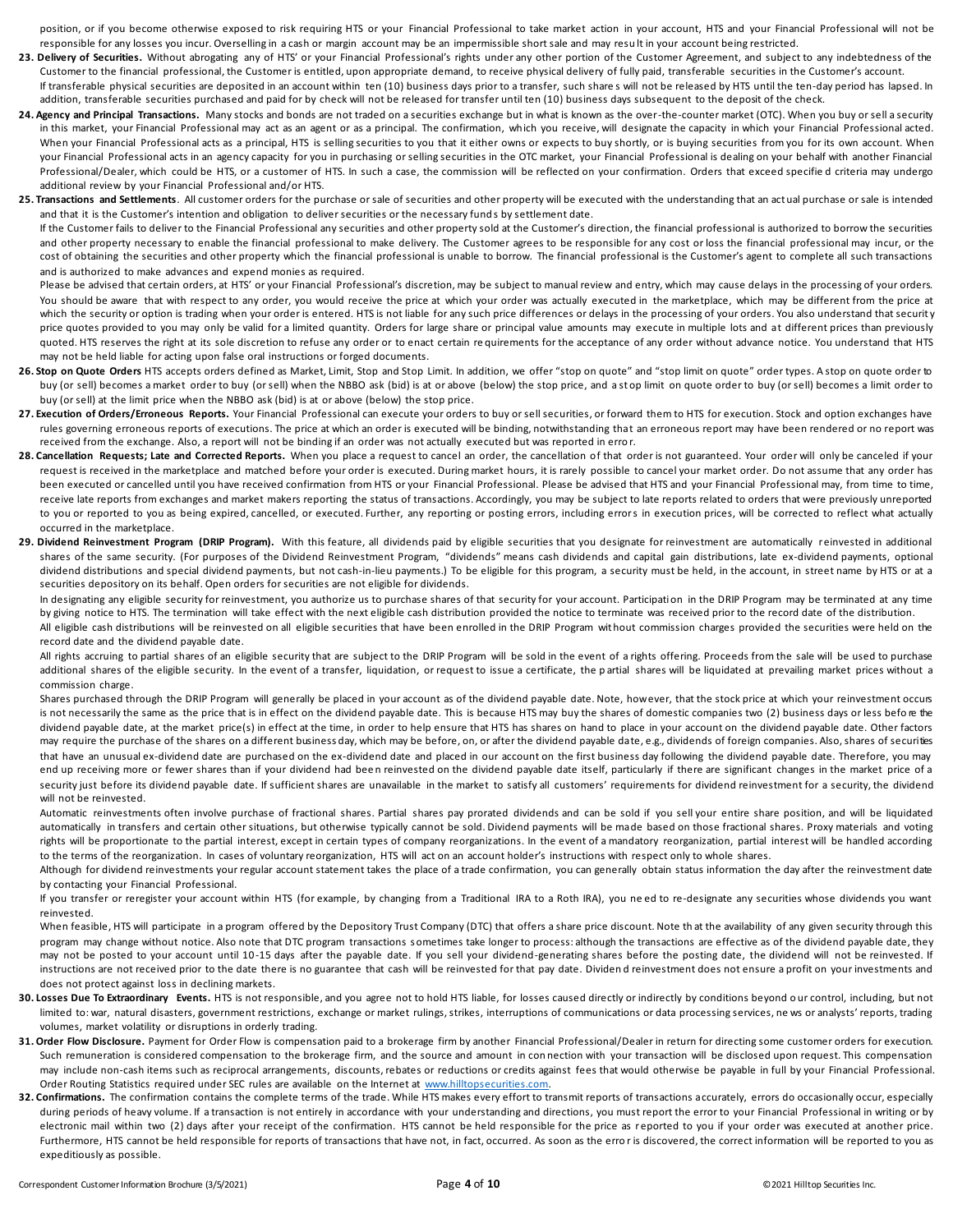It is your responsibility to review upon receipt, all confirmations of transactions. If notification is not received within the specified time, you may not later claim the transaction(s) to be incorrect or unauthorized. HTS reserves the right to determine the validity of your objection. HTS may elect at any time to cease sending confirmations for transactions effe cted pursuant to a periodic plan or an investment company plan. Periodic plan and investment company plan transactions will be pro vided in Customer account statements.

- **33. Worthless and Non-Transferable Securities.** Any securities positions for which (i) we are unable to find a market to conduct a liquidation of the security; (ii) we are unable to find an independent transfer agent employed by the issuer to conduct a stock transfer or (iii) costs involved in the sale of the security are greater than the proceeds generated from the sale, may be given a "worthless" status, at which time a Negative Response Letter will be mailed to you at the last known address on file with HTS with specific instructions set forth therein regarding the worthless securities.
- 34. Access Equals Delivery. HTS has adopted the "Access Equals Delivery" (AED) model that permits securities issuers and their intermediaries to satisfy their prospectus delivery requirements for certain products by making their prospectus available online on the Internet. To obtain electronic copies of notices, offering documents, and other information for available products please visit the websites listed in the Terms and Conditions section of your Trade Confirmation. Printed copies of the final prospectus related to your transactions are also available upon request.
- **35. Cost Basis** Effective January 1, 2011, as a result of the Energy Improvement and Extension Act of 2008, we report your cost basis, short term and long term capital gain/loss information to the Internal Revenue Service (IRS) after the sale of your securities. HTS will use the First In First Out (FIFO) cost basis default accounting method on all lots sold unless you notify your Financial Professional in writing to use an alternate cost basis accounting method. The current Cost Basis regulations phase in changes to Form 1099 B reporting requirements by security category as follows:
	- Effective January 1, 2011 shares of stock in a Corporation inclusive of REITs (Real Estate Investment Trusts), Closed End Funds, American Depository Receipts (ADRs) and Exchange Traded Funds (ETFs).
	- Effective January 1, 2012 stock in Open End Funds, Regulated Investment Companies (RICs), and Dividend Reinvestment Plans (DR Ps) which are eligible for the alternate average basis accounting method.
	- Effective January 1, 2014 less complex debt instruments, options, commodity derivatives or any other financial security identified by the Treas ury.
	- Effective January 1, 2016 more complex debt instruments.

 The IRS requires separate 1099 B Forms to be issued to you if you have sold both "covered" and "noncovered" securities. "Covered" securities are defined as stock acquired for cash after January 1, 2011 which is reportable under the new cost basis rules for the tax year 2011, Open End Funds, DRPs and RICs acquired for cash after January 1, 2012 which is reportable under the new cost basis rules for the tax year 2012, and bonds, options, commodity derivatives or any other financial security ide ntified by the Treasury not covered in the current Cost Basis Regulations for the tax year 2012. "Noncovered" securities are securities acquired for cash prior to the effective date appli cable to that security type, and are not subject to cost basis reporting.

In addition to reporting your basis amount for "covered" securities we are required to report whether the transaction results in short term or long term characterization. Short sales are reported in the tax year the short position is closed. We are also required to incorporate wash sale rules in basis calculation for identical securities with the same CUSIP number held in the same account, as well as take into account corporate actions for cost basis reporting effective January 1, 2011.

Effective January 1, 2012 we are required to identify all corporations as either a S Corporation or a C Corporation. In addition, we are required to report 1099 B cost basis information for S Corporations for "covered" securities. Sales proceeds, or amounts reported on the 1099 B for S Co rporations are subject to backup withholding if we do not have Form W-9. All corporate accounts are considered as S Corporations until we receive a new W-9, which has a new identification feature for C Corporations and S Corporations, effective January 1, 2012.

Please note that if you own securities which are subject to the 2011 1099 B cost basis reporting rules and you do not want your 1099 B long or short term gain/loss reported using FIFO for a specific security, you must notify your Financial Professional on or before settlement date of the sale of the security as to which tax lot you wish sold.

Please be advised if you currently have standing instructions for the accounting method used for "noncovered" securities, HTS needs new, separate additional standing instructions for the accounting method for your "covered" securities acquired in 2011.

As of 2012, mutual funds and securities subject to a dividend reinvestment program may use cost basis averaging as the accoun ting method. If we are currently averaging the basis of any of these securities acquired before 2012, we plan to make a single -account election pursuant to the IRS regulations and treat those securities as "covered" securities even though acquired before 2012, unless you instruct us in writing to do otherwise, that is, to use another method of basis calculation for those securities acquired in 2012 or later. If you do not elect otherwise, then upon our making the single-account election, any newly acquired securities will be averaged with the older existing securities, as long as acquired in the same account with the same CUSIP number. Unless you contact your Financial Professional and wish to change this single-account election, it may only be done prospectively. If by 2012, we are not currently averaging any of your mutual funds or stock subject to a dividend reinvestment plan, and your accounting preference is not FIFO, we will require your request for an alternate accounting method to be in writing. You may make the average basis election at any time, effective for sales or other dispositions of stock after you notify your Financial Professional. The election must identify each account you have with us and each stock in that account to which the election applies. The election may specify that it applies to all accounts with us including accounts you subsequently establish with us.

The IRS Cost Basis Regulations can be found on the IRS website with these links:

#### [http://www.irs.gov/irb/2010-47\\_IRB/pt04.html](http://www.irs.gov/irb/2010-47_IRB/pt04.html) <http://edocket.access.gpo.gov/2010/pdf/2010-25504.pdf>

# [http://www.irs.gov/irb/2013-20\\_IRB/ar07.html](http://www.irs.gov/irb/2013-20_IRB/ar07.html)

# In addition to the Accounting Method election options, the following elections are available to you:

 Currently, Hilltop Securities Inc. defers the Market Discount of fixed income market discount accretion. You may choose to re cognize Market Discount over the period you own the bond and include it in your income currently as interest income. If you do not make this choice, the following rules generally apply.

- o When you dispose of a bond, you must treat any gain as ordinary interest income, up to the amount of the accrued market discount.
- o You must treat any partial payment of principal on the bond as ordinary interest income, up to the amount of the accrued market discount.
- o If you borrow money to buy or carry a bond, your deduction for interest paid on the debt is limited.

• Hilltop Securities Inc. defaults to the Constant Yield method for the accretion of Market Discount calculation. You may however choose the Straight Line method for the accretion of the Market Discount calculation. Please refer to the IRS Publication 550.

 • You may choose to amortize a taxable bond premium (generally done over the life of the bond). A portion of the premium redu ces the amount of interest included in your income. Hilltop Securities Inc. by default amortizes taxable bond premium. Please refer to the IRS Publication 550.

#### **Cost Basis Methods**

It is your responsibility to choose the cost basis method appropriate to your tax situation. Failure to select the proper cost basis method may cause you to pay more tax than necessary. HTS does not provide tax advice and encourages you to consult with your tax professional regarding this decision.

#### **Default Cost Basis Methods**

We apply the IRS default method for fixed income securities unless you inform us of a preferred method.

We do not issue tax advice as you are responsible for accurately reconciling and reporting the sales of your securities impacted by the new cost basis regulations. If you have additional **questions, please seek the advice of your CPA or tax professional.**

36. Account Statements. You should carefully examine your account statement as soon as you receive it. If you feel that there is an error on the stat ement, you must notify HTS immediately in writing, but in no event later than 10 days after the date the statement is first made available to you (e.g., eDelivery, ClientEXP or other means provided by Your Financial Professional), on which the error first appeared. If you fail to receive your statement within a reasonable time after it usually appears, contact HTS promptly. Failure to comply with this notification requirement may bar you from claiming on any error involving your account(s).

In addition, you must notify HTS about any unauthorized activity within ten (10) days after the date the statement is first made available to you (e.g., eDelivery, ClientEXP or other means provided by Your Financial Professional), on which the unauthorized activity first appeared. If you do not alert HTS to the first unauthorized transaction in a series of related unauthorized transactions within such notification period, you may be barred from making a claim for any further activity in an ongoing se ries of unauthorized transactions.

- 37. Notices and Other Communications. Notices including, but not limited to, initial and maintenance calls, delivered to the Customer's address of record or to the email address provided will be deemed to have been personally delivered to the Customer, whether actually received or not. Any notices requiring immediate verbal delivery left for you on your answering machine, or otherwise, will be deemed to have been delivered to you, whether you actually received it or not.
- 38. Monitoring and Recording Telephone Conversations and Email. HTS reserves the right to monitor and record any or all telephone conversations and electronic communications between you and HTS and any of HTS' employees or agents.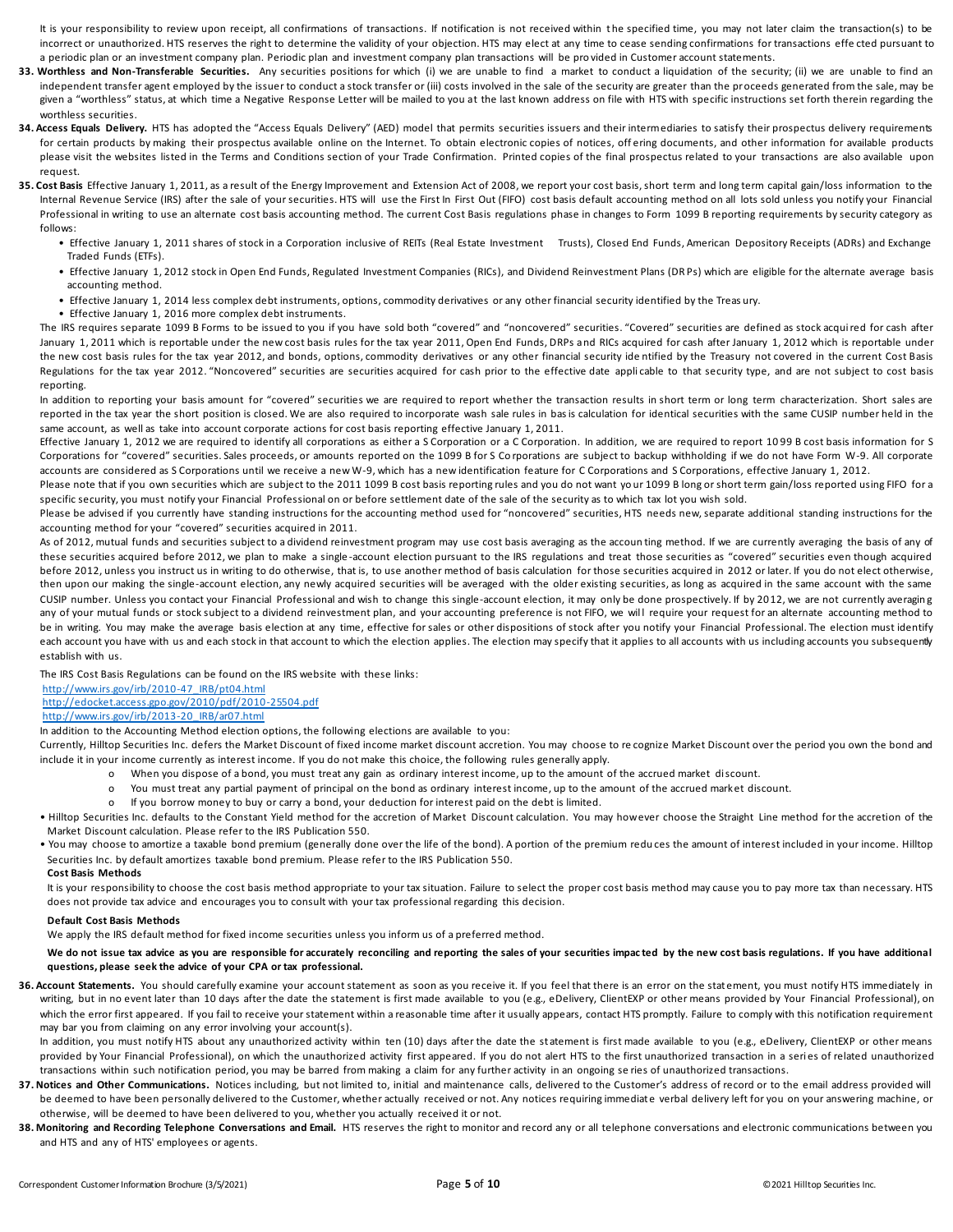- 39. Safeguarding Your Securities. Your assets that remain in HTS' custody are insured against loss from fire, theft and forgery under mandated insurance programs and protected against business failure under the federally backed SIPC.
- **40. Securities Industry Protection Corporation (SIPC) and Excess SIPC Coverage.** HTS is a member of SIPC, which protects the securities customers of its members up to \$500,000 (including \$250,000 for claims for cash). In addition, HTS has purchased Excess SIPC Insurance which covers the net equity of customers' accounts up to an aggregate of \$200 million from underwriting syndicates at Lloyd's of London. This coverage is offered over and above the coverage provided by SIPC. SIPC and Excess SIPC covers accounts of the member firm in the event of a member's bankruptcy or insolvency. SIPC and Excess SIPC Insurance Coverage do not protect against losses due to market fluctuation or any decline in market value of your securities. An explanatory brochure is available at [www.sipc.org](http://www.sipc.org/) or by calling (202) 371-8300.
- **41. Fees and Charges.** You understand that HTS and your Financial Professional may charge commissions and other fees for execution or any other service furnished to you, and you agree to pay such commissions and fees, including all associated collection costs. You acknowledge and agree that such commission rates and fees are determined and set by HTS or your Financial Professional and are subject to change at any time. You agree to pay any applicable fees charged by an electronic communications network (ECN), as well as, all applicable federal, state, local and foreign fees and taxes. A schedule of HTS' fees is attached as Schedule A.
- 42. Satisfaction of Indebtedness. Your securities and other property, in any account in which you have an interest, will be subject to a lien for the discharge of any and all indebtedness or any other obligations. All securities and other property of yours will be held by HTS or your Financial Professional as security for the payment of any such obligations or indebtedness in any account that you may have an interest, subject to applicable law. HTS or your Financial Professional may, at any time and without prior notice to you, use and/or transfer any or all securities and other property in any account(s) in which the Customer has an interest.

Further, you agree to satisfy, upon demand, any indebtedness, and to pay any debit balance remaining when the account is closed. Customer account(s) may not be closed without HTS first receiving all securities and other property for which the account is short, and all funds due for all securities and other property in which the account(s) are long. You further agree to reimburse HTS for any and all expenses.

43. Indemnification and Limitation of Liability. You agree to indemnify and hold harmless HTS, and its officers, directors, employees, agents, financial professionals, and representatives (Indemnified Parties), the company through which your independent brokerage firm clears from any and all claims, losses, liab ilities, costs, damages, and expenses, including reasonable attorney's fees, that may be brought, made, or assessed against any Indemnified Parties caused by, arising out of, or resulting from (i) your failure or refusal to follow any directions or instructions from the Indemnified Parties regarding your Accounts, or (ii) the use in any manner by you of the services provided by HTS pursuant hereto, except where such results from the gross negligence or willful misconduct of the Indemnified Parties. In no event shall the Indemnified Parties be liable to you, or anyone claiming by, under, or through you, or on your behalf, for any indirect, incidental, consequential, or special damages arising from this Customer Agreement.

### **44. Arbitration Agreement and Disclosures.**

- **The Customer Agreement contains a pre-dispute arbitration agreement clause. By signing an arbitration agreement the parties agree as follows:**
- **ALL PARTIES TO THIS AGREEMENT ARE GIVING UP THE RIGHT TO SUE EACH OTHER IN COURT, INCLUDING THE RIGHT TO A TRIAL BY JURY, EXCEPT AS PROVIDED BY THE RULES OF THE ARBITRATION FORUM IN WHICH A CLAIM IS FILED.**
- **ARBITRATION AWARDS ARE GENERALLY FINAL AND BINDING. A PARTY'S ABILITY TO HAVE A COURT REVERSE OR MODIFY AN ARBITRATION AWARD IS VERY LIMITED.**
- **THE ABILITY OF THE PARTIES TO OBTAIN DOCUMENTS, WITNESS STATEMENTS AND OTHER DISCOVERY IS GENERALLY MORE LIMITED IN ARBITRATION THAN IN COURT PROCEEDINGS.**
- **THE ARBITRATORS DO NOT HAVE TO EXPLAIN THE REASON(S) FOR THEIR AWARD UNLESS, IN AN ELIGIBLE CASE, A JOINT REQUEST FOR AN EXPLAINED DECISION HAS BEEN SUBMITTED BY ALL PARTIES TO THE PANEL AT LEAST 20 DAYS PRIOR TO THE FIRST SCHEDULED HEARING DATE.**
- **THE PANEL OF ARBITRATORS WILL TYPICALLY INCLUDE A MINORITY OF ARBITRATORS WHO WERE OR ARE AFFILIATED WITH THE SECURITIES INDUSTRY.**
- **THE RULES OF SOME ARBITRATION FORUMS MAY IMPOSE TIME LIMITS FOR BRINGING A CLAIM IN ARBITRATION . IN SOME CASES, A CLAIM THAT IS INELIGIBLE FOR ARBITRATION MAY BE BROUGHT IN COURT.**
- **THE RULES OF THE ARBITRATION FORUM IN WHICH THE CLAIM IS FILED, AND ANY AMENDMENTS THERETO, SHALL BE INCORPORATED INTO THE CUSTOMER AGREEMENT.**
- **THE CUSTOMER AGREES, AND, BY CARRYING AN ACCOUNT FOR THE CUSTOMER, THE FINANCIAL PROFESSIONAL AGREES, THAT ALL CONTROVERSIES THAT MAY ARISE AMONG THE**  CUSTOMER, THE FINANCIAL PROFESSIONAL, AND HTS CONCERNING ANY TRANSACTION OR THE CONSTRUCTION, PERFORMANCE, OR BREACH OF THIS OR ANY OTHER AGREEMENT **AMONG THE CUSTOMER, THE FINANCIAL PROFESSIONAL AND HTS PERTAINING TO SECURITIES AND OTHER PROPERTY, WHETHER ENTERED INTO PRIOR, ON, OR SUBSEQUENT TO THE DATE HEREOF, SHALL BE DETERMINED BY ARBITRATION. ANY ARBITRATION UNDER THIS AGREEMENT SHALL BE CONDUCTED PURSUANT TO THE FEDERAL ARBITRATION ACT BEFORE**  FINRA OR THE MUNICIPAL SECURITIES RULEMAKING BOARD AND IN ACCORDANCE WITH THE RULES THEN PREVAILING AT THE SELECTED ORGANIZATION. THE CUSTOMER MAY ELECT IN THE FIRST INSTANCE WHETHER ARBITRATION SHALL BE BY FINRA OR THE NYSE, BUT IF THE CUSTOMER FAILS TO MAKE SUCH ELECTION, BY REGISTERED LETTER OR BY OVERNIGHT **COURIER ADDRESSED TO THE FINANCIAL PROFESSIONAL AT THE FINANCIAL PROFESSIONAL'S MAIN OFFICE, BEFORE THE EXPIRATION OF TEN (10) DAYS AFTER RECEIPT OF A WRITTEN REQUEST FROM THE FINANCIAL PROFESSIONAL TO MAKE SUCH ELECTION, THEN THE FINANCIAL PROFESSIONAL MAY MAKE SUCH ELECTION. THE AWARD OF THE ARBITRATORS, OR OF THE MAJORITY OF THEM, SHALL BE FINAL, AND JUDGMENT UPON THE AWARD RENDERED MAY BE ENTERED IN ANY COURT, STATE OR FEDERAL, HAVING JURISDICTION. FURTHER, NO PERSON SHALL BRING A PUTATIVE OR CERTIFIED CLASS ACTION TO ARBITRATION , NOR SEEK TO ENFORCE ANY PRE-DISPUTE ARBITRATION AGREEMENT AGAINST ANY PERSON WHO HAS INITIATED IN COURT A PUTATIVE CLASS ACTION, OR WHO IS A MEMBER OF A PUTATIVE CLASS WHO HAS NOT OPTED OUT OF THE CLASS WITH RESPECT TO ANY CLAIMS ENCOMPASSED**  BY THE PUTATIVE CLASS ACTION UNTIL: (i) THE CLASS CERTIFICATION IS DENIED (ii) THE CLASS IS DECERTIFIED, OR (iii) THE CUSTOMER IS EXCLUDED FROM THE CLASS BY THE COURT. SUCH FORBEARANCE TO ENFORCE AN AGREEMENT TO ARBITRATE SHALL NOT CONSTITUTE A WAIVER OF ANY RIGHTS UNDER THE CUSTOMER AGREEMENT EXCEPT TO THE EXTENT **STATED HEREIN.**

# **MARGIN DISCLOSURE STATEMENT**

This statement is being furnished to you to provide some basic facts about purchasing securities on margin, and to alert you to the risks involved with trading securities in a margin account. Before trading securities in a margin account, you should carefully review the Margin Agreement provided by your brokerage firm (the Firm). Consult your Financial Professional regarding any questions or concerns you may have with your margin accounts.

When you purchase securities, you may pay for the securities in full or you may borrow part of the purchase price from HTS. If you choose to borrow funds, a margin account will be opened and interest will be charged on amounts borrowed by you from HTS. The securities purchased are collateral for the loan to you. If the securities in your account decline in value, so does the value of the collateral supporting your loan, and, as a result, HTS or your Financial Professional can take action, such as issue a margin call and/or sell securities or other assets in any of your acco unts held with HTS, in order to maintain the required equity in the account.

It is important that you fully understand the risks involved in trading securities on margin. These risks include the following:

- **Interest on Account Balances.** All balances in the Cash and Margin account types will be net together. If the netting results in a settled debit, debit interest will be charged. If netting results in a settled credit, credit interest will be paid. Interest will be charged on those net debit balances that accrue \$1.00 or greater of interest during the month. Please consult your Financial Professional for additional information.
- You can lose more funds than you deposit in the margin account. A decline in the value of securities that are purchased on margin may require you to provide additional funds to HTS to avoid the forced sale of those securities or other securities or assets in your account(s).
- The Firm or HTS can force the sale of securities or other assets in your account(s). If the equity in your account falls below the maintenance margin requirements or HTS' higher "house" requirements, HTS or your Financial Professional can sell the securities or other assets in any of your accounts held at HTS to cover the margin deficiency. You also will be responsible for any shortfall in the account after such a sale.
- Your securities or other assets may be sold without contacting you. Some investors mistakenly believe that HTS or your Financial Professional must contact the customer for a margin call to be valid, and that HTS or your Financial Professional cannot liquidate securities or other assets in customer accounts to meet the call unless HTS or your Financial Professional have contacted customers first. This is not the case. Most firms will attempt to notify customers of margin calls, but firms are no t required to do so. However, even if a firm has contacted a customer and provided a specific date by which the customer can meet a margin call, the firm can still take necessary steps to protect the ir financial interests, including immediately selling the securities without notice to the customer.
- **You are not entitled to choose which securities or other assets in your account(s) are liquidated or sold to meet a margin call.** Because the securities are collateral for the margin loan, HTS or your Financial Professional has the right to decide which security to sell in order to protect HTS' interests.
- **"House" maintenance margin requirements may be increased at any time without advance written notice.** These changes in HTS' policy often take effect immediately and may result in the issuance of a maintenance margin call. Your failure to satisfy the call may cause HTS or your Financial Professional to liquidate or sell securities in your account(s).
- **You are not entitled to an extension of time on a margin call.** While an extension of time to meet margin requirements may be available to customers under certain conditions, a customer does not have a right to the extension.
- **Please see Schedule A below for additional information regarding HTS' standard margin rates.**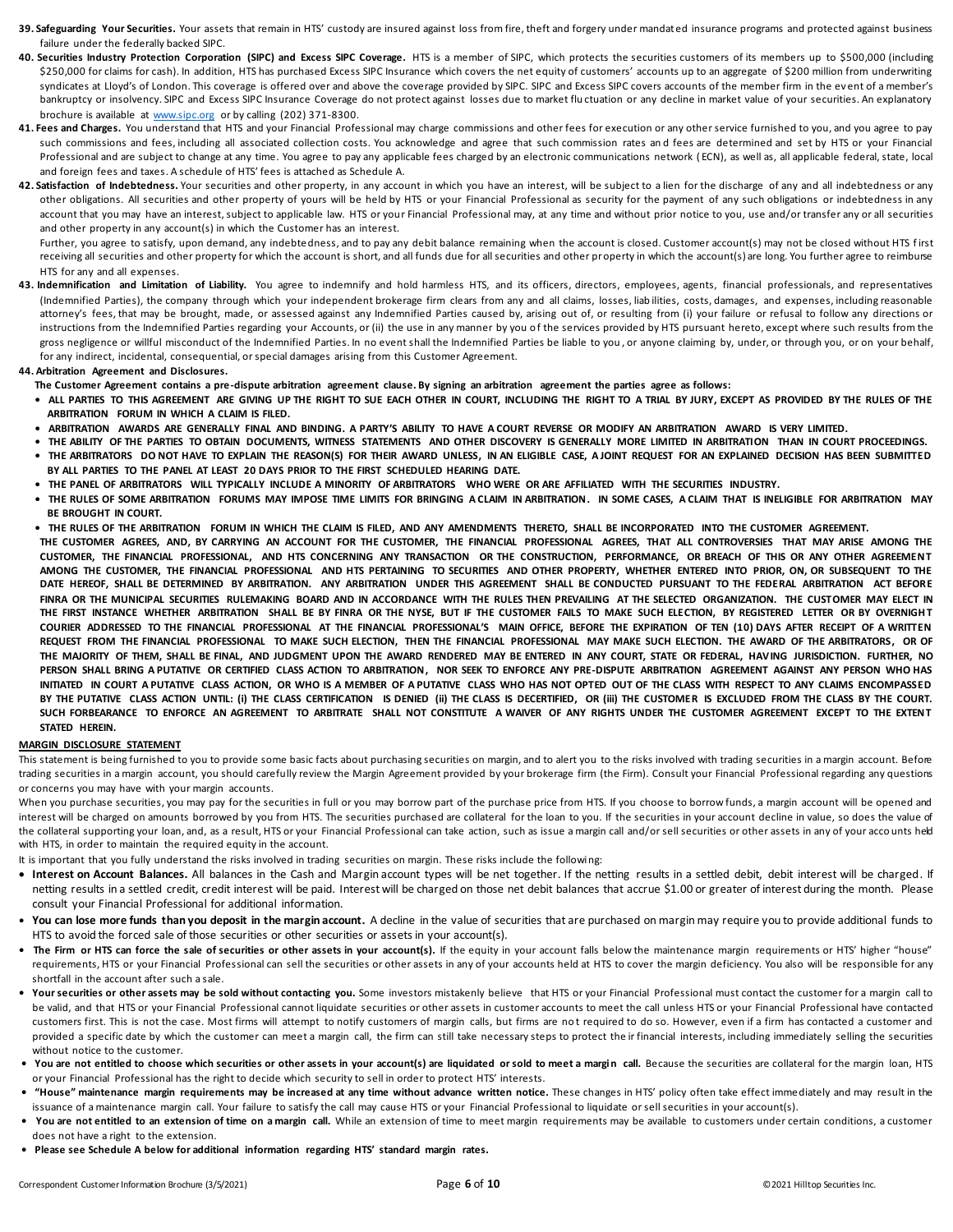#### **MARGIN & SHORT ACCOUNT AGREEMENT**

In consideration for HTS and your Financial Professional opening or maintaining one or more margin accounts on your behalf, you confirm and agree to the following:

- 1. The terms and provisions of the Customer Agreement apply to accounts of HTS and the Financial Professional/Dealers for which it clears. This provision of the Customer Agreement shall be considered supplementary to the Cash Account Agreement that you have signed. Except as specifically amended by the Customer Agreement, all the terms and conditions set forth in the Cash Account Agreement shall remain effective with respect to your margin account.
- 2. One of the services provided, is to permit you to maintain a margin account and borrow money on marginable securities using credit extended by HTS. Not all securities are marginable. If you do not know whether the security you plan to purchase is marginable, please consult with your Financial Professional before you make the purchase.
- 3. A margin account involves HTS extending credit to you based on the marginable securities in your account as collateral. Margin is the amount you pay when you use HTS' credit to purchase a security. At the time that you open a margin account, you must furnish your Financial Professional with the information required for all other accounts, as well as a signed Margin Agreement which contains loan terms and provisions, enabling HTS to pledge or lend securities carried for your account.
- 4. Margin requirements are twofold. First, there is an initial margin requirement at the time of purchase; and second, there is a minimum margin equ ity that must be maintained in your account. In most cases, the minimum amount due initially is established by the Federal Reserve Board in accordance with Regulation T. This requirement is expressed as a percentage of the purchase price and it may change from time to time. For example, if the margin requirement is 50%, and you purchase a stock costing \$5,000.00 plus commission, you are only required to deposit 50% of that amount. Under Regulation T, your margin must be deposited into the account by settlement date. The balance due on the purchase will be loaned to you by HTS, and your account will be debited. You are required to pay interest on the amount advanced as you would on any other loan.
- 5. HTS holds the securities you buy as collateral for your debt. Although HTS retains your securities as collateral, you receive credit for all dividends or interest, and you may direct your Financial Professional to sell your stock so long as your account is in good order. The settlement date for purchases and sales of most securities made in margin accounts is usually two (2) business days from the date of the transaction.
- 6 In addition to the initial margin requirements of the Federal Reserve Board, the NYSE requires a customer opening a margin account to have minimum initial equity of \$2,000 in the account. For example, if your initial purchase of stock costs \$2,400, you will have to deposit \$2,000 rather than \$1,200 which would be required by the Federal Reserve Board (assuming the Regulation T requirement is 50%).
- 7. The NYSE also sets minimum maintenance requirements. Under present Exchange rules, the margin that must be maintained in an account is 25% of the market value of all securities "long" in the account. The HTS minimum maintenance requirement is 30%. For other securities, such as bonds, there may be a somewhat higher or lower requirement, depending on the security. In accordance with the terms of the Margin Agreement, HTS can increase the margin maintenance requirement at any time, i.e., in cases where there is a lack of diversification in an account's collateral or a preponderance of low priced or infrequently traded securities. If the equity in your account falls below 30% due to a decline in the market value of your securities, it will be necessary for you to deposit additional marginable securities or make cash payment to reduce your indebtedness.
- 8. If your equity falls below the minimum maintenance requirement established by HTS, you will usually receive a margin call notice informing you of the ad ditional collateral required to bring your account above the minimum level. Further, if HTS considers it necessary, HTS may require you to immediately deposit cash or collateral into your account prior to any applicable settlement date in order to assure due performance of your open contractual commitments. HTS does not have to grant a customer an extens ion on a margin call. If you fail to meet a margin call, HTS has the right to force the sale of any or all securities and other property in your account; buy any or all securities and other property which may be short in your account; cancel any or all open orders; and/or close any or all outstanding contracts to meet any obligations to HTS. This is at the discretion of HTS and may be done without further no tice to or contact with you. HTS reserves the right to select the securities to be sold.

 In addition, market conditions may make it difficult for HTS to send you a margin call. The volatility of the market may require HTS to take immediate action with out demand for additional collateral, or prior notice of sale or purchase, or other notice or advertisement, to protect HTS' intere sts. HTS can unilaterally force the sale of securities in a customer's account at anytime without being required to contact the customer. It should be noted that prior notices in the form of a margin call should not be construed as a waiver of HTS' right to take immediate action in your account to protect HTS' interests at some future date, without making a margin call.

9. It is important that you understand the nature of the debit balance in your account and how it is computed. A debit balance represents money that HTS has loaned to you. As previously noted, when you purchase securities on margin, you must pay the amount of money required by Regulation T and the balance of the purc hase price is loaned to you by HTS. It is this loan portion which creates the debit balance and upon which interest is charged. Each additional purchase made on margin adds to your debit balance, and any other charge that is assessed against your account (including interest charges) increases your debit balance. It is very important to understand that unlike in a cash account, you can lose more funds than deposited in your account if the value of your investments declines.

All securities which HTS may at any time be holding for you or which may be in HTS' possession are subject to a general lien for the discharge of your indebtedness and other obligations to HTS. This lien is equal to the amount of money that you owe HTS or your Financial Professional.

- 10. You authorize HTS to lend any securities or other property held by HTS in your margin account and to carry such property in HTS' customer loans. Such property may be pledged, repledged or hypothecated by HTS without notice to you, for equal or greater amounts due to HTS. HTS shall have no obligation to retain a like amount of similar securities or property.
- 11. HTS may loan out (to itself or others) the securities that collateralize your margin debit. If it does, you may not receive, with respect to securities that are lent, certain benefits that normally accrue to a securities owner, such as the ability to exercise voting rights, or to receive interest, dividends, or other distributions. Although you may receive substitute payments in lieu of distributions, these payments may not receive the same tax treatment as actual interest, dividends, or other distributions, and you may therefore incur additional tax liability for substitute payments. HTS may allocate substitute payments by lottery or in any other manner permitted by law, rule, or regulation. Pleas e note that any substitute payments HTS makes are voluntary and may be discontinued at anytime.
- 12. A short sale is a transaction in which you sell a security that you do not own. HTS borrows the security on your behalf for delivery to the purchaser. Prior approval is required on all short sales. There may be certain costs associated with the securities that HTS borrows on your behalf, and you agree to pay such costs, including all associated collection costs. You acknowledge and agree that such costs are determined by the party from which HTS borrows the security, HTS or your Financial Professional and are subject to change at any time. The credit generated by any short sale does not reduce your debit balance for the purpose of computing interest until the short position is covered, either by delivery of the security or by purchasing it. Always bear in mind that your short credit may be reduced substantially, or possibly lost altogether, when you cover your short credit may be reduced substantially, or possibly lost altogether, when you cover your short position by purchasing the security. There are special margin requirements on a short sale. NYSE rules presently require for maintenance margin on short sales: (i) \$2.50 per share or 100% of the current market value, whichever is greater, of each stock short in the account selling at less than \$5 per share, or, (ii) \$5 per share; or 30% of the current market value, whichever is greater, of each stock short in the account selling at \$5 per share or above.
- 13. If the security that you sold short appreciates in market price over the selling price, interest will be charged on the appreciation in value. If the security that you sold short depreciates in market price, interest on any debit balance in your account is reduced in relation to the depreciation in value. The daily closing price is used to determine any appreciation or depreciation of the security sold short. This practice is known as "marking-to-the-market".

The annual rate of interest which HTS charges on your debit balance is determined by HTS' cost of borrowing money and other factors. Your rate of interest may be changed without notice. Please see Schedule A below for additional information regarding HTS' standard margin rates.

14. Interest on margin accounts will be charged on the settled margin balance in your account. The annual rate of interest which will be charged on your settled margin balance may vary from the HTS Base Rate, depending on the amount of the settled debit balance in your account. Each day this interest is accumulate d into a monthly total. The normal interest period ends on the last business day of the monthly statement cycle. Interest is computed by multiplying the daily debit balance by the daily in terest rate (1/360 of the annual interest rate) times the number of days in the interest period. If during any interest period there is a change in interest rates, applicable to your account, separate computations will be made for each interval in which there is a change in the rate during the interest period. When the rate changes during an interest period, a blended rate will be calculated based on the number of days each interest rate is in effect during that period.

#### **15. I acknowledge that I have read, understand, and agree to be bound by the pre -dispute Arbitration Clause contained herein.**

#### **OPTION ACCOUNT AGREEMENT**

In connection with any transactions in Put and Call options (including combinations of the two) that HTS and/or your Financial Professional may handle, purchase, sell, and/or endorse for your account, you confirm and agree to the following:

- 1. The terms and provisions of the Customer Agreement apply to accounts of HTS and the Financial Professional/Dealers for which it clears. This provision of the Customer Agreement shall be considered supplementary to the Cash and Margin Agreement(s) (if applicable) that you have signed. Except as specifically amended by the Customer Agreement, all the terms and conditions set forth in the Cash Account Agreement and the Margin & Short Account Agreement shall remain effective with respect to your option account.
- 2. By signing the Option Agreement, you acknowledge your understanding of the risks involved in dealing in options. Where the term "option" is used, this includes all standardized Put and Call options issued by the Options Clearing Corporation.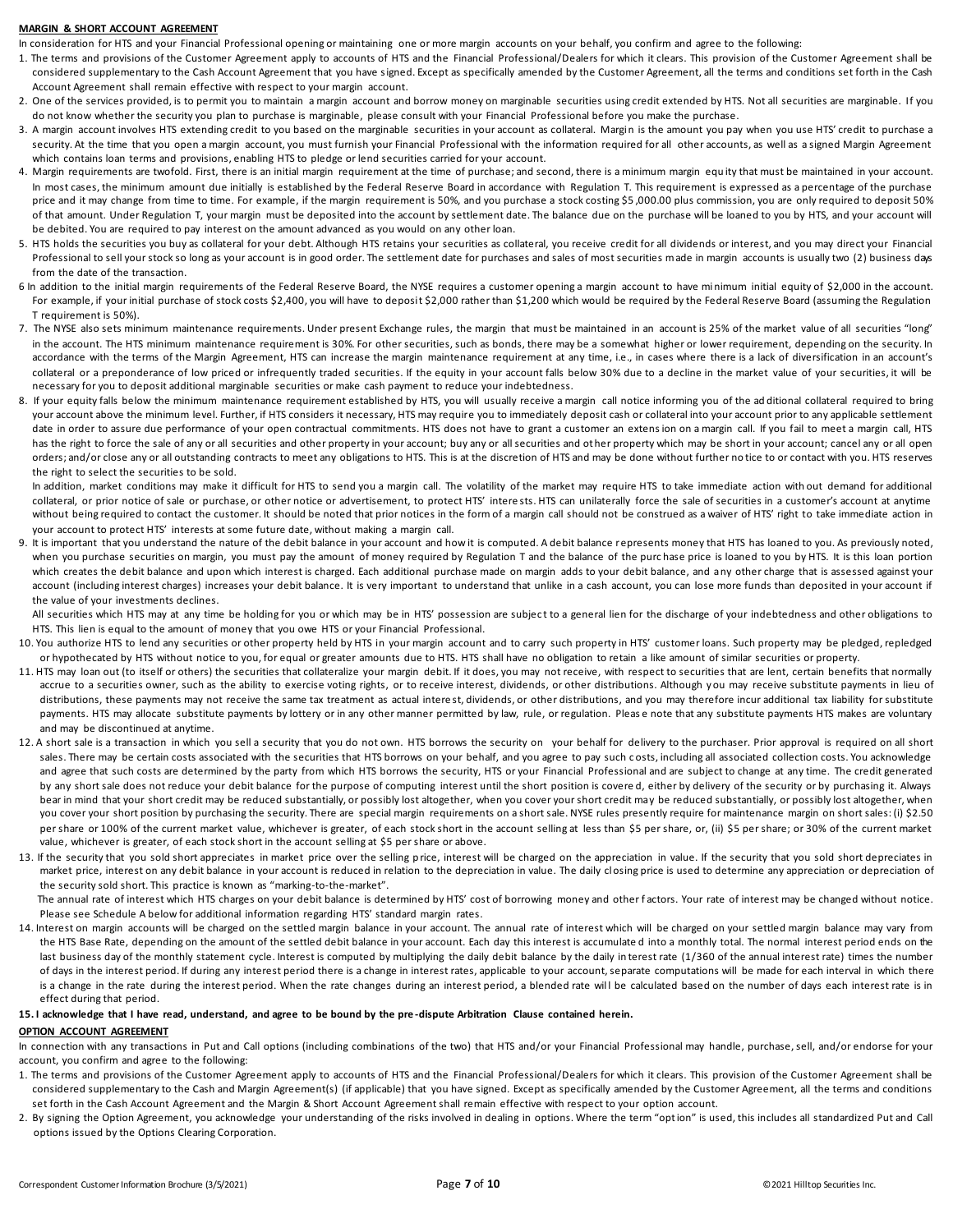- 3. You acknowledge receipt of the current Options Clearing Corporation Disclosure Document and the Special Statement for Uncovered Option Writers, if applicable, and confirm that all your option transactions are subject to the rules and regulations of the Options Clearing Corporation, the appropriate option exchange, FINRA, and any additional terms and conditions which may be imposed.
- 4. You agree that acting alone or in concert with others, you will not exceed the position and exercise limits imposed by the Options Clearing Corporation or other regulatory bodies. You further understand that it may be necessary to report your position in a class of options having the same underlying security to the proper regulatory authority, indicating your name, address, and Social Security number.
- 5. You acknowledge that you have furnished your Financial Professional with your financial information and investment objectives. Should your financial situation or investment objectives change, you will notify your Financial Professional immediately. HTS or your Financial Professional reserve the right to deny, revoke or discontinue option privileges on any account.
- 6. You acknowledge that HTS or your Financial Professional have the right to determine whether an order is acceptable, as well as, the position limits that HTS or your Financial Professional are prepared to undertake for your account.
- 7. You acknowledge that both the purchase and sale (writing) of Put and Call options involve a high degree of risk and are not s uitable for all investors. You are aware that you should not purchase an option unless you are able to sustain a total loss of the premium (cost of option) and the costs associated with purchasing the option. Further, you are aware that you should not sell (write) an option unless you own the underlying security or are in a position to assume the substantial risks inherent in writing "naked" options. You agree not to hold the financial professional liable for any loss incurred due to the purchase or sale of such securities.
- 8. You are aware that when you purchase an option, you must pay the full premium and that an option purchase cannot be margined. In addition, there are special margin requirements governing the sale of options with which you will become familiar before commencing an option program. Complete details on the margin requirements for options are available through your Financial Professional.
- 9. As additional consideration for the opening sale of Call option(s) for your accounts, you agree that you will not sell, during the life of such option(s), the underlying collateralizing securities until such option(s) are closed, exercised, expire, or you have been approved for and have met the collateral requirements established by the financial professional for carrying Uncovered Call options. You also agree that the financial professional, in the financial professional's sole discretion, may refuse any orders to sell such underlying securities which the financial professional receives from you or by means of a "give-up" basis through another financial professional unless, prior to such sale, you have met the collateral requirements established by the financial professional for carrying Uncovered Call options. The financial professional has the right, at the financial professional's sole discretion, to permit you to apply the proceeds of such sale to collateral requirements.
- 10. Since option contracts are traded for a specified period of time and have no value upon expiration, you agree to advise your Financial Professional if you wish to enter offsetting transactions by closing out your position or exercising the option prior to the expiration date. Failure to do this may result in the option expiring worthless, even though it might have a monetary value on the expiration date. You understand that you bear full responsibility for taking action to exercise or sell valuable options. In the absence of you notifying the financial professional to exercise a valuable options contract by 3:00 PM. CST, on the last business day prior to expiration date of the options contract, you agree that the financial professional may exercise the options contract on your behalf. This is in no way to be construed as an obligation on HTS' part to sell or exercise such options on yo ur behalf.
- 11. You acknowledge that you are aware that all short American-style option positions are subject to assignment at any time and that European-style option contracts are only exercisable on the option's date of expiration. Since an American-style option provides an investor a greater degree of flexibility than a European-style option, the premium an American-style option is at least equal to or higher than the premium for a European-style option which otherwise has all the same features.
- 12. When HTS receives an exercise notice from the Options Clearing Corporation, HTS assigns the notice to a customer who is a writer of an identical option contract. Exercise assignment notices for option contracts are allocated among customer short positions pursuant to a procedure that randomly selects from among all customer short option positions that are subject to exercise. All short options positions are liable for assignment at any time. A more detailed description of HTS' random allocation proc edure is available upon request.
- 13. If an exercise notice is assigned to your account, you must deliver the underlying security to HTS in the case of a Call, and deposit funds or securities with HTS in the case of a Put, sufficient to properly margin the security promptly.

# **14. I acknowledge that I have read, understand, and agree to be bound by the pre -dispute Arbitration Clause contained herein.**

# **INVESTMENT OBJECTIVES**

To ensure that you, the Customer, and HTS have a mutual understanding of the meaning of the investment objective terminology utilized on the New Account Application, the terms and corresponding definitions are contained therein. Please discuss any necessary clarifications of those terms with your Financial Professional.

# **MUTUAL FUND BREAKPOINT DISCOUNT DISCLOSURE STATEMENT**

When investing in mutual funds it is important to understand sales charges, expenses, and management fees, as well as breakpo int discounts. For general information about these fees and discounts, please refer to the Mutual Fund Breakpoint Disclosure Statement located at www.hilltopsecurities.com. To request a copy of this disclosure by mail or fax, please contact your Financial Professional.

# **MUNICIPAL CLIENT EDUCATION AND PROTECTION**

HTS is registered with the U.S. Securities and Exchange Commission and the Municipal Securities Rulemaking Board. Additional information regarding these organizations may be found at [www.sec.gov](http://www.sec.gov/) and [www.msrb.org.](http://www.msrb.org/) A municipal investor brochure is posted on the website of the Municipal Securities Rulemaking Board that describes the protections that may be provided by the Municipal Securities Rulemaking Board rules and how to file a complaint with an appropriate regulatory authority. Registration with the organizations does not imply any endorsement or approval has been granted to HTS.

### **SCHEDULE A: COMMISSIONS AND OTHER FEES**

Your Financial Professional will set the commissions or miscellaneous fees, if any, to be charged to you on security transactions reflected on your confirmation. You should consult your Financial Professional for details of his commission charges. Commission and fees are subject to change without notice. Please contact your Financial Professional with any questions. Additional fees may apply.

**Interest:** HTS reserves the right to charge interest on: (i) payments to you before the settlement date on securities; (ii) payments to you for securities sold where good delivery of securities has not been made; and (iii) on debit balances where payment has not been received from you on or before the settlement date on s ecurities purchased.

**The fee schedule below lists the fees that your Financial Professional may be charged by Hilltop Securities Inc. Your Financial Professional may have different fees and charges, and your Financial Professional should disclose those to you in writing.**

| <b>MONEY MARKET</b>                                         |         |
|-------------------------------------------------------------|---------|
| Vision Check - Reorders                                     | \$15    |
| Vision Check - Rush Orders                                  | \$22.50 |
| Vision Check - Stop Payment                                 | \$25    |
| Vision Check - Returned Check                               | \$25    |
| Vision Check - Photocopy of canceled check                  | \$10    |
| Vision Check Writing Termination                            | \$25    |
| Visa Platinum Debit Card - Annual Fee                       | \$50    |
|                                                             |         |
| ACCOUNT TRANSFER/DELIVERIES BETWEEN BROKER DEALERS OR OTHER |         |
| <b>AGENTS/MUTUAL FUND COMPANIES</b>                         |         |
| Account Transfer Fee (ACAT)                                 | \$100   |
| Account Transfer Fee (Non-ACAT)                             | \$150   |
| Delivery of Book Entry Securities (Per Issue)               | \$25    |
| Receipt/Delivery of Foreign Securities                      | \$100   |
|                                                             |         |
| <b>GENERAL</b>                                              |         |
| Wire Transfer - US Bank                                     | \$20    |
| Wire Transfer - Foreign Bank                                | \$50    |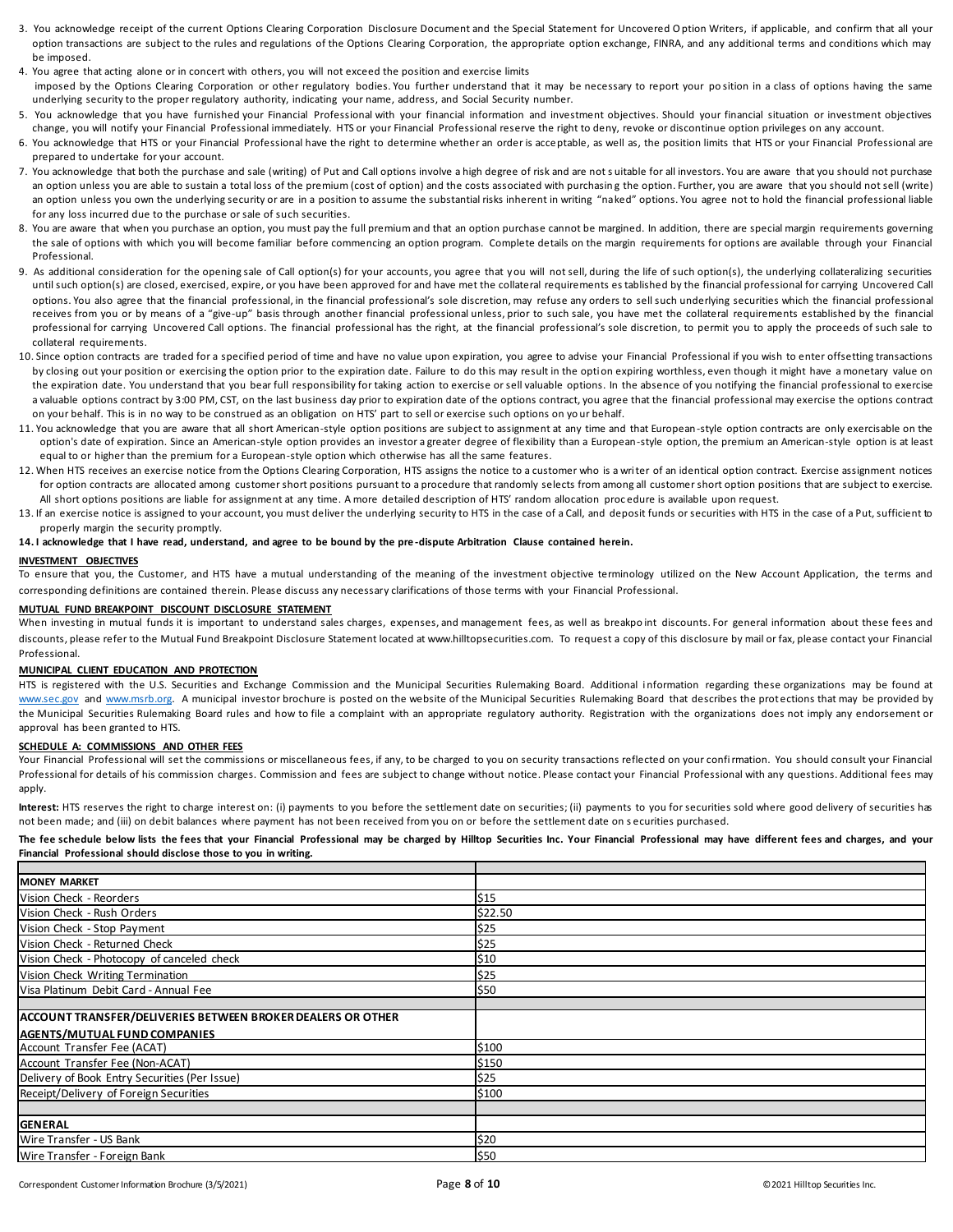| Prepay Fee                                                                          | \$20                                                                            |
|-------------------------------------------------------------------------------------|---------------------------------------------------------------------------------|
| <b>Cleared Check Copy</b>                                                           | \$20                                                                            |
| Stop Payment                                                                        | \$25                                                                            |
| Returned Deposit Item                                                               | \$35                                                                            |
| Returned Outgoing Wire Transfer Fee                                                 | \$25                                                                            |
| Accommodation Fee                                                                   | $\frac{1}{225}$                                                                 |
|                                                                                     |                                                                                 |
| <b>DELIVERIES - MINIMUM FEES</b>                                                    |                                                                                 |
| Regular Next Day                                                                    | \$25                                                                            |
| Priority Next Day                                                                   | \$30                                                                            |
|                                                                                     |                                                                                 |
| Saturday Delivery                                                                   | \$40                                                                            |
| Foreign Address                                                                     | \$60                                                                            |
| <b>USPS Priority Mail</b>                                                           | \$6                                                                             |
|                                                                                     |                                                                                 |
| CERTIFICATES, DRS, DWAC, W/T & PROCESSING                                           |                                                                                 |
| Low-Priced/Large Quantity Review/Processing Fee                                     | \$300*                                                                          |
| Legal Transfer Fee                                                                  | \$50*                                                                           |
| Non-Equity Physical Processing Fee                                                  | \$150*                                                                          |
| Non-DTCC Eligible Receipt/Delivery                                                  | \$100*                                                                          |
| RVP/DVP Fee                                                                         | \$50*                                                                           |
| Certificate Handling Fee                                                            | \$50                                                                            |
| <b>DRS Deposit/Withdrawal</b>                                                       | \$50*                                                                           |
| DWAC Deposit/Withdrawal                                                             | $$75*$                                                                          |
| <b>Exercising Employee Stock Options</b>                                            | \$50*                                                                           |
| Canadian Deposit                                                                    | \$150*                                                                          |
| Foreign Deposit                                                                     | \$250*                                                                          |
| Canadian Settlement                                                                 | \$50*                                                                           |
| Foreign Settlement                                                                  | \$100*                                                                          |
|                                                                                     | Pass through fees*                                                              |
| Transfer Agent Fee                                                                  |                                                                                 |
| <b>DTCC Deposit</b>                                                                 | \$12                                                                            |
| <b>DTCC Legal Deposit</b>                                                           | \$50                                                                            |
| DTCC Withdrawal by Transfer                                                         | \$500                                                                           |
| DTCC/TA Reject                                                                      | \$125                                                                           |
| <b>DTCC DRS Reject</b>                                                              | \$75                                                                            |
| DTCC New York Window Settlement                                                     | \$50*                                                                           |
| DTCC Envelope Settlement Service                                                    | \$35                                                                            |
|                                                                                     |                                                                                 |
|                                                                                     |                                                                                 |
| <b>OTHER FEES</b>                                                                   |                                                                                 |
| Customer Research or Document Reproduction Fee                                      |                                                                                 |
|                                                                                     | \$25 per hour                                                                   |
| Annual Safekeeping Fee                                                              | \$50 per position                                                               |
| Bond Fees (Purchase or Sale)                                                        | \$5 for T-Bills and \$15 for T- Notes, T-Bonds and other Government Instruments |
|                                                                                     |                                                                                 |
| Redemption / Termination                                                            | \$25                                                                            |
| Corporate Action Deposits                                                           | \$90                                                                            |
| Corporate Action Physical Certificates                                              | $$6*$                                                                           |
| Foreign Tax Elections                                                               | \$50                                                                            |
| Mandatory Corporate Action                                                          | \$10 per event                                                                  |
| Mutual Fund Positions Networking Fee                                                | \$50                                                                            |
| Mutual Fund Transaction Fee                                                         | Service fees may be charged                                                     |
|                                                                                     |                                                                                 |
| Option Reporting Fee                                                                | \$0.04 per contract                                                             |
| Private Placement / Limited Partnership Annual Safekeeping fee                      | \$100                                                                           |
| Private Placement / Limited Partnership Re-registration of any kind                 | \$75                                                                            |
| Private Placement / Limited Partnership Transfer in Purchase and Sale               | \$75                                                                            |
| Voluntary Corporate Action Instruction                                              | \$50 per instruction                                                            |
|                                                                                     |                                                                                 |
| IRA                                                                                 |                                                                                 |
| Annual Fee                                                                          | \$45                                                                            |
| <b>Account Termination</b>                                                          | \$50                                                                            |
|                                                                                     |                                                                                 |
| OTHER RETIREMENT ACCOUNTS                                                           |                                                                                 |
| <b>Qualified Plans</b>                                                              | \$250 Primary Annual                                                            |
|                                                                                     |                                                                                 |
| <b>HOLDING and REPORTING FEE</b>                                                    | \$50                                                                            |
| *Pass through fees may include, but are not limited to, charges from DTCC, transfer |                                                                                 |
| agents, third party custodians and foreign exchanges.                               |                                                                                 |
| The HTS Margin Base Rate is:                                                        | 4.99%                                                                           |

# **HILLTOP SECURITIES INC. BUSINESS CONTINUITY PLANNING DISCLOSURE**

Hilltop Securities Inc., ("HTS"), provides services using computer systems and financial relationships. The events of Septemb er 11, 2001 emphasized the importance of the capital markets to our economy. As a result, we have been working to improve our responses to various situations that have the potential to impact our ability to serve you. This disclosure document is designed to provide you with information on how we have approached and/or plan to approach various situations that we may encounter.